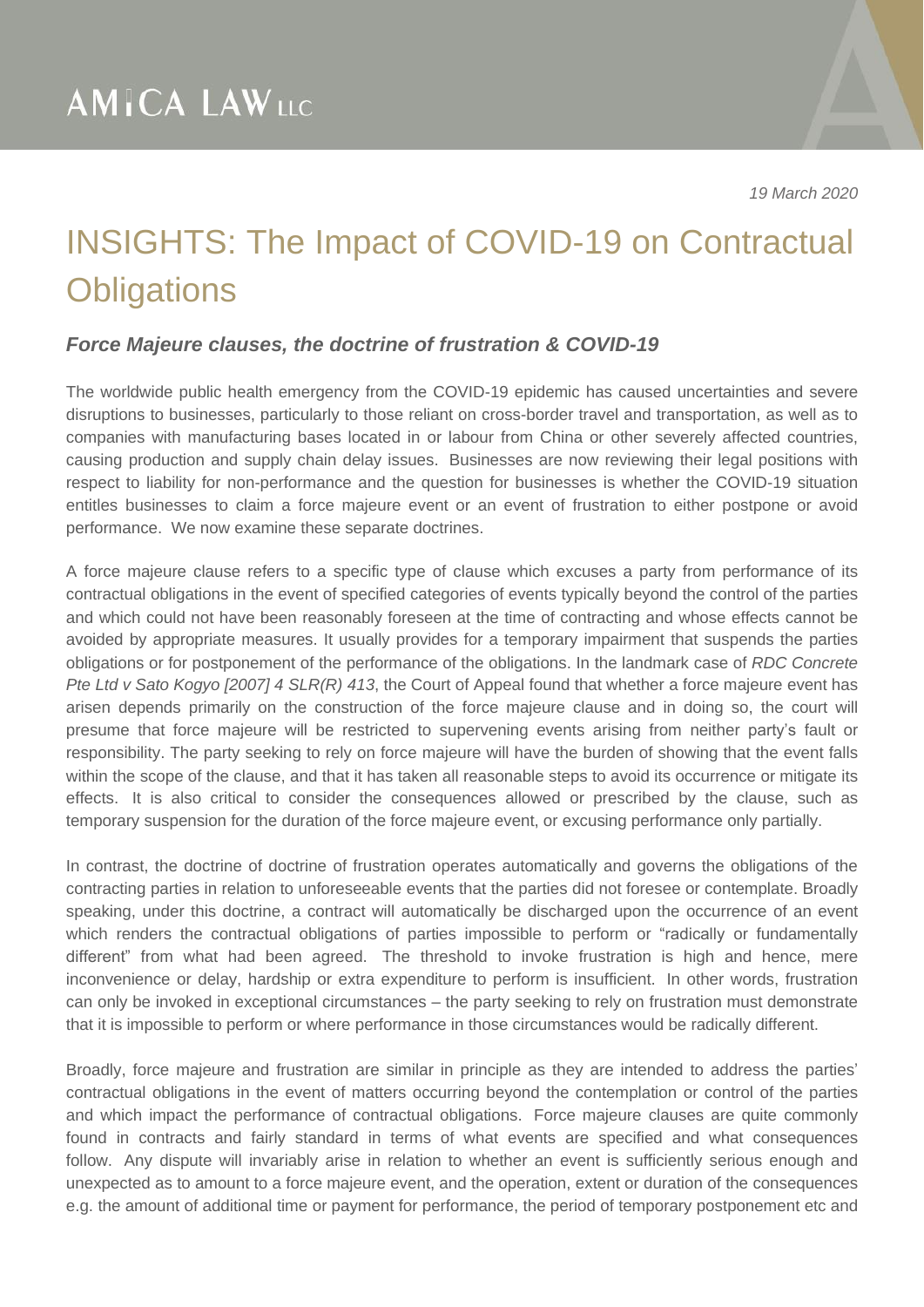## **AMICA LAWLLC**

when final termination shall occur. The doctrine of frustration on the other hand, operates automatically as a common law doctrine and can be invoked regardless of whether it is expressly provided or not in the contract.

#### **Can COVID-19 be regarded as a force majeure event or frustration?**

Unfortunately, there is no clear answer whether the COVID-19 epidemic would be considered by a court to be a force majeure event or that its effects can be said to frustrate a contract. At the end of the day, the answer will depend on the wording of the force majeure clause (if any) and the nature and severity of the impact if any on the performance of the contract in question. Some contracts may be impossible to continue, whilst some will only be more difficult or costly. Where there are government orders and restrictions that renders it impossible to fulfil a contract e.g. travel bans, quarantine measures, then it seems possible to argue that force majeure or frustration has arisen. In the case of a force majeure clause, a careful consideration of the clause is required, particularly how the force majeure event is defined, whether epidemics are specifically included and what consequences are specified. Different industries or contracts may have different considerations, and the scope of the force majeure clauses may consequently differ for each contract. A full review of existing contracts should be undertaken in order for companies to assess their potential exposure or to take mitigation measures. Companies looking to enter into new contracts should also consider whether the inclusion of a force majeure clause would better protect them against the risks of non-performance arising as a result of the COVID-19 epidemic.

For queries or more information, please contact:

**Jason Chan Director** [jason.chan@amicalaw.com](mailto:jason.chan@amicalaw.com) (65) 6303 6215

**Geraldine Tan Director** [geraldine.tan@amicalaw.com](mailto:geraldine.tan@amicalaw.com) (65) 6303 6231



This article is intended to provide general information only and should not be relied upon as an exhaustive or comprehensive statement of law. Should you have any specific questions, please speak with one of our above *contacts, or your usual contact at Amica Law LLC.*

*© 2020 Amica Law LLC. All rights reserved.*